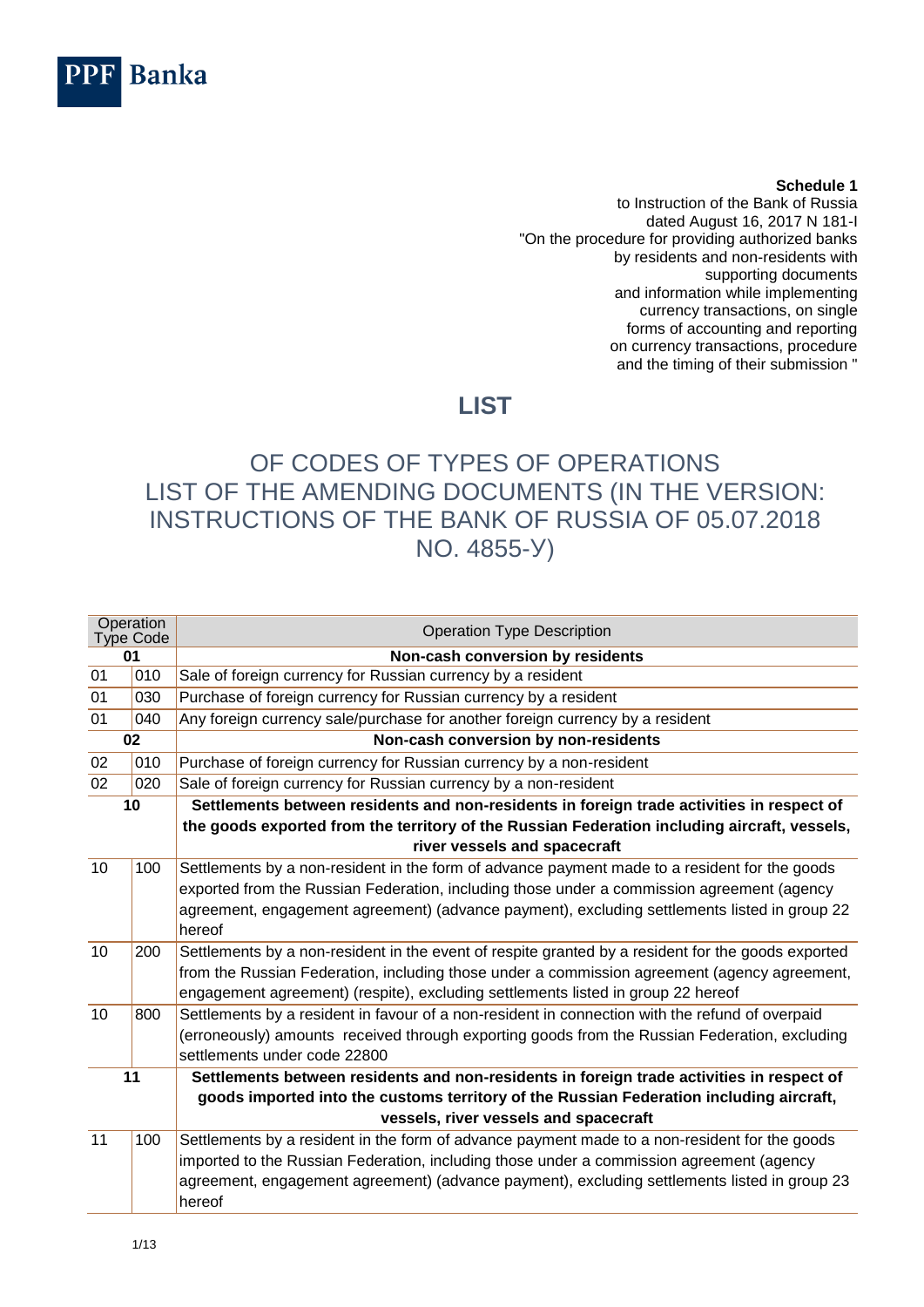| 11 | 200 | Settlements by a resident in the event of respite granted by a non-resident for the goods imported       |
|----|-----|----------------------------------------------------------------------------------------------------------|
|    |     | to the Russian Federation, including those under a commission agreement (agency agreement,               |
|    |     | engagement agreement) (respite), excluding settlements listed in group 23 hereof                         |
| 11 | 900 | Settlements by a non-resident in favour of a resident in connection with the refund of overpaid          |
|    |     | (erroneously) amounts received through importing goods to the Russian Federation, excluding              |
|    |     | settlements under code 23900                                                                             |
|    | 12  | Settlements between residents and non-residents for the goods sold without importing to                  |
|    |     | the Russian Federation                                                                                   |
| 12 | 050 | Settlements by a non-resident in favour of a resident for the goods sold outside the territory of and    |
|    |     | not imported into the Russian Federation, excluding settlements encoded 22110, 22210, 22300              |
| 12 | 060 | Settlements by a resident in favour of a non-resident for the goods sold outside the territory of and    |
|    |     | not imported into the Russian Federation, excluding settlements encoded 23110, 23210, 23300              |
| 12 | 800 | Settlements by a resident in favour of a non-resident in connection with the refund of overpaid          |
|    |     | (erroneously) amounts received through selling goods outside of the Russian Federation,                  |
|    |     | excluding settlements under code 22800                                                                   |
| 12 | 900 | Settlements by a non-resident in favour of a resident in connection with the refund of overpaid          |
|    |     | (erroneously) amounts received through selling goods outside of the Russian Federation,                  |
|    |     | excluding settlements under code 23900                                                                   |
|    | 13  | Settlements between residents and non-residents for the goods sold in the Russian                        |
|    |     | <b>Federation</b>                                                                                        |
| 13 | 010 | Settlements by a non-resident in favour of a resident for the goods sold in the Russian Federation,      |
|    |     | excluding settlements under codes 22110, 22210, 22300                                                    |
| 13 | 020 | Settlements by a resident in favour of a non-resident for the goods sold in the Russian Federation,      |
|    |     | excluding settlements under codes 23110, 23210, 23300                                                    |
| 13 | 800 | Settlements by a resident in favour of a non-resident in connection with the refund of overpaid          |
|    |     | (erroneously) amounts received through selling goods in the Russian Federation, excluding                |
|    |     | settlements under code 22800                                                                             |
| 13 | 900 | Settlements by a non-resident in favour of a resident in connection with the refund of overpaid          |
|    |     | (erroneously) amounts received through selling goods in the Russian Federation, excluding                |
|    |     | settlements under code 23900                                                                             |
|    | 20  | Settlements between residents and non-residents in foreign trade activities in connection                |
|    |     | with works performed, services rendered, information and intellectual activity results                   |
|    |     | (including exclusive rights thereto) transferred by residents, as well as under rental                   |
|    |     | contracts for any movable property and/or real estate (excluding financial lease contracts)              |
| 20 | 100 | Settlements by a non-resident in the form of advance payment for works performed, services               |
|    |     | rendered, information and intellectual activity results (including exclusive rights thereto) transferred |
|    |     | by a resident, including satisfaction of the said obligations under a commission agreement               |
|    |     | (agency agreement, engagement agreement) as well as Settlements related to the preliminary               |
|    |     | payment of remuneration to a resident - a trustee under a property trust management agreement,           |
|    |     | to a resident broker under a brokerage service agreement, to a resident - clearing organization          |
|    |     | under the contract for the rendering of clearing services (advance payment), excluding settlements       |
|    |     | under code 20400, or settlements listed in group 22 hereof, or settlements in connection with            |
|    |     | payment of a fee to a resident broker under a brokerage agreement (group 58 hereof)                      |
| 20 | 200 | Settlements by a non-resident for works performed, services rendered, information and intellectual       |
|    |     | activity results (including exclusive rights thereto) transferred by a resident, including satisfaction  |
|    |     | of the said obligations under a commission agreement (agency agreement, engagement                       |
|    |     | agreement) as well as settlements related to the payment of a fee to a resident - trust manager          |
|    |     | under a property trust management agreement, a resident broker under a brokerage service                 |
|    |     | agreement, a resident - a clearing organization under a contract on rendering clearing services          |
|    |     | (respite), excluding settlements under code 20400, or settlements listed in group 22 hereof.             |
| 20 | 300 | Settlements by a non-resident in favour of a resident under a rental contract for any movable            |
|    |     | property and/or real estate property, excluding settlements under a financial lease contract             |
| 20 | 400 | Settlements by a non-resident consigner (principal, engager) in favour of a resident consignee           |
|    |     | (agent, engagee) in connection with payment for goods, works, services, information and                  |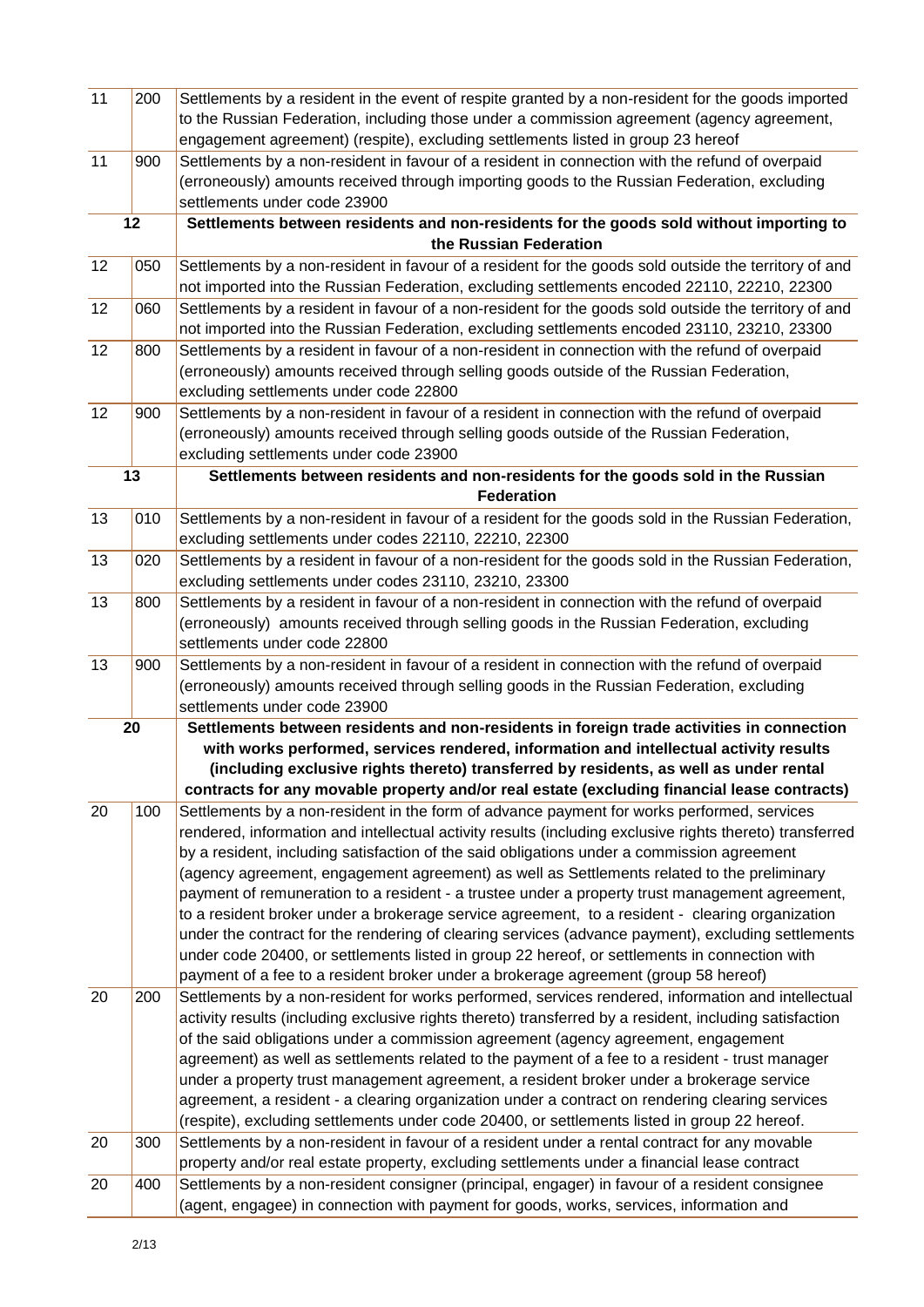|    |     | intellectual activity results (including exclusive rights thereto) purchased from any third parties for                                                                                                                                                                                                                                                                                                                                                                                                                                                                                                                                                                                                                                                                              |
|----|-----|--------------------------------------------------------------------------------------------------------------------------------------------------------------------------------------------------------------------------------------------------------------------------------------------------------------------------------------------------------------------------------------------------------------------------------------------------------------------------------------------------------------------------------------------------------------------------------------------------------------------------------------------------------------------------------------------------------------------------------------------------------------------------------------|
|    |     | a non-resident under a commission agreement (agency agreement, engagement agreement),<br>excluding settlements listed in group 58 hereof)                                                                                                                                                                                                                                                                                                                                                                                                                                                                                                                                                                                                                                            |
| 20 | 500 | Settlements by a resident consignee (agent, engagee) in favour of a non-resident consigner<br>(principal, engager) in connection with the selling to any third parties by a resident of any goods,<br>works, services, information and intellectual activity results (including exclusive rights thereto), of a<br>non-resident under a commission agreement (agency agreement, engagement agreement),<br>excluding settlements listed in group 58 hereof                                                                                                                                                                                                                                                                                                                            |
| 20 | 800 | Settlements by a resident in favour of a non-resident in connection with the refund of overpaid<br>(erroneously) amounts received for works performed, services rendered, information and<br>intellectual activity results (including exclusive rights thereto) transferred by a resident, excluding<br>settlements listed in groups 22 and 58 hereof                                                                                                                                                                                                                                                                                                                                                                                                                                |
|    | 21  | Settlements between residents and non-residents in foreign trade activities in connection<br>with works performed, services rendered, information and intellectual activity results<br>(including exclusive rights thereto) transferred by non-residents, as well as under rental                                                                                                                                                                                                                                                                                                                                                                                                                                                                                                    |
|    |     | contracts for any movable property and/or real estate property (excluding financial lease<br>contracts)                                                                                                                                                                                                                                                                                                                                                                                                                                                                                                                                                                                                                                                                              |
| 21 | 100 | Settlements by a resident in the form of advance payment for works performed, services rendered,<br>information and intellectual activity results (including exclusive rights thereto) transferred by a non-<br>resident, including satisfaction of the said obligations under a commission agreement (agency<br>agreement, engagement agreement) as well as settlements related to the preliminary payment of<br>remuneration to a non-resident - a trustee under a property trust management agreement, a non-<br>resident broker under a brokerage service agreement, non-resident - a clearing organization<br>under the contract for the rendering of clearing services (advance payment), excluding<br>settlements under code 21400, or settlements listed in group 23 hereof. |
| 21 | 200 | Settlements by a resident for works performed, services rendered, information and intellectual<br>activity results (including exclusive rights thereto) transferred by a non-resident, including<br>satisfaction of the said obligations under a commission agreement (agency agreement,<br>engagement agreement) as well as settlements related to the payment of a fee to a non-resident -<br>trust manager under a property trust management agreement, a non-resident broker under a<br>brokerage service agreement, a non-resident - a clearing organization under a contract on<br>rendering clearing services (respite), excluding settlements under code 21400, or settlements<br>listed in group 23 hereof.                                                                 |
| 21 | 300 | Settlements by a resident in favour of a non-resident under a rental contract for any movable<br>property and/or real estate property, excluding settlements under a financial lease contract                                                                                                                                                                                                                                                                                                                                                                                                                                                                                                                                                                                        |
| 21 | 400 | Settlements by a resident consigner (principal, engager) in favour of a non-resident consignee<br>(agent, engagee) in connection with payment for goods, works, services, information and<br>intellectual activity results (including exclusive rights thereto) purchased from any third parties for<br>a resident under a commission agreement (agency agreement, engagement agreement),<br>excluding settlements listed in group 58 hereof)                                                                                                                                                                                                                                                                                                                                        |
| 21 | 500 | Settlements by a non-resident consignee (agent, engagee) in favour of a resident consigner<br>(principal, engager) in connection with the selling to any third parties by a non-resident of any<br>goods, works, services, information and intellectual activity results (including exclusive rights<br>thereto), of a resident under a commission agreement (agency agreement, engagement<br>agreement), excluding settlements listed in group 58 hereof                                                                                                                                                                                                                                                                                                                            |
| 21 | 900 | Settlements by a non-resident in favour of a resident in connection with the refund of overpaid<br>(erroneously) amounts received for works performed, services rendered, information and<br>intellectual activity results (including exclusive rights thereto) transferred by a non-resident,<br>excluding settlements listed in groups 23 and 58 hereof                                                                                                                                                                                                                                                                                                                                                                                                                            |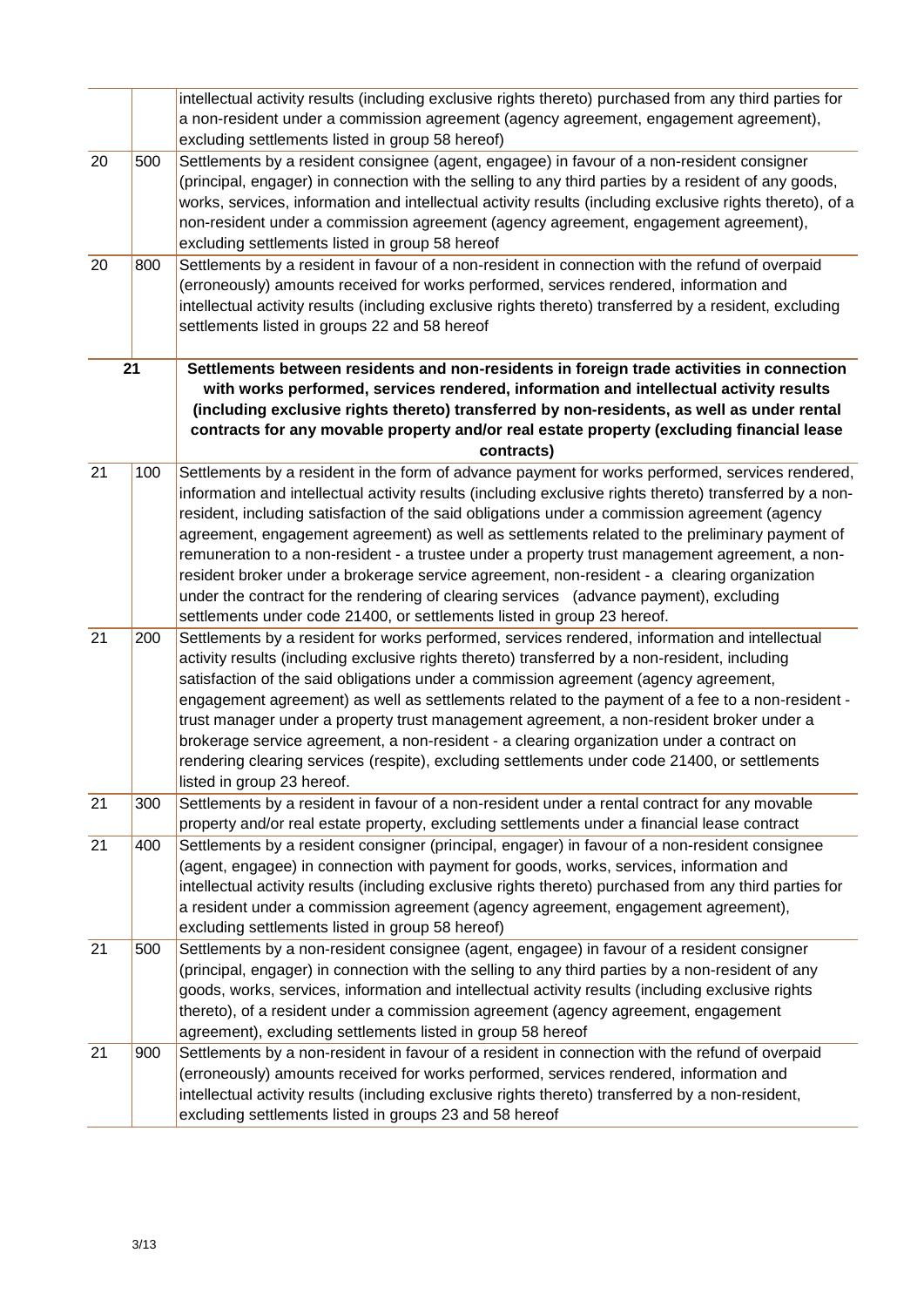| 22              |     | Settlements between residents and non-residents in connection with the goods supplied,                                                                                                                     |
|-----------------|-----|------------------------------------------------------------------------------------------------------------------------------------------------------------------------------------------------------------|
|                 |     | works performed, services rendered, information and intellectual activity results (including<br>exclusive rights thereto) transferred by residents under mixed agreements 1                                |
| 22              | 100 | Settlements by a non-resident, including, but not limited to, by a non-resident consigner (principal,<br>engager), in the form of advance payment to a resident, including, but not limited to, a resident |
|                 |     | consignee (agent, engagee), for the goods exported from the Russian Federation, works                                                                                                                      |
|                 |     | performed, services rendered, information and results of intellectual activity (including exclusive                                                                                                        |
|                 |     | rights thereto) transferred (advanced payment), excluding settlements under the codes 20100 and<br>22110.                                                                                                  |
| 22              | 110 | Settlements by a non-resident in the form of advance payment to a resident for the goods                                                                                                                   |
|                 |     | supplied, services rendered, works performed, information and results of intellectual activity                                                                                                             |
|                 |     | (including exclusive rights thereto) transferred under agreements listed in paragraph 4.1,<br>subparagraph 4.1.2, hereof (advanced payment)                                                                |
| 22              | 200 | Settlements by a non-resident, including, but not limited to, by a non-resident consigner (principal,                                                                                                      |
|                 |     | engager), in the event of respite granted by a resident, including, but not limited to, a resident                                                                                                         |
|                 |     | consignee (agent, engage), for the goods exported from the Russian Federation, for the works                                                                                                               |
|                 |     | performed, services rendered, information and results of intellectual activity (including exclusive<br>rights thereto) transferred (respite), excluding settlements under the codes 20200 and 22210        |
| $\overline{22}$ | 210 | Settlements by a non-resident in the event of respite granted by a resident for the goods supplied,                                                                                                        |
|                 |     | works performed, services rendered, information and results of intellectual activity (including                                                                                                            |
|                 |     | exclusive rights thereto) transferred under agreements listed in paragraph 4.1, subparagraph                                                                                                               |
|                 |     | 4.1.2, hereof (respite)                                                                                                                                                                                    |
| 22              | 300 | Settlements by a non-resident in favour of a resident under a financial leasing agreement                                                                                                                  |
| 22              | 800 | Settlements by a resident in favour of a non-resident in connection with the refund of overpaid<br>(erroneously) amounts received under mixed agreements                                                   |
|                 | 23  | Settlements between residents and non-residents in connection with the goods supplied,                                                                                                                     |
|                 |     | works performed, services rendered, information and results of intellectual activity                                                                                                                       |
|                 |     | (including exclusive rights thereto) transferred by non-residents under mixed agreements                                                                                                                   |
| 23              | 100 | Settlements by a resident, including, but not limited to, by a resident consigner (principal,                                                                                                              |
|                 |     | engager), in the form of advance payment to a non-resident, including, but not limited to, a non-                                                                                                          |
|                 |     | resident consignee (agent, engagee), for the goods imported to the Russian Federation, works                                                                                                               |
|                 |     | performed, services rendered, information and results of intellectual activity (including exclusive                                                                                                        |
|                 |     | rights thereto) transferred (advanced payment), excluding settlements under the codes 21100 and<br>23110                                                                                                   |
| 23              | 110 | Settlements by a resident in the form of advance payment to a non-resident for the goods                                                                                                                   |
|                 |     | supplied, works performed, services rendered, information and results of intellectual activity                                                                                                             |

1 <sup>1</sup> Codes of operation types of this group and the next group 23 are to be used if the amount of money transfer includes both the price of goods and services and/or works, and/or information, and/or results of intellectual activity, including exclusive rights thereto, (having no option to set it aside) under the agreements listed below which for the purposes hereof shall be deemed mixed agreements:

<1> The codes for the types of operations of this group and the group 23 of this List are used if the transfer amount includes both the cost of goods and the cost of services, and (or) work, and (or) information, and (or) intellectual property, including exclusive rights in them (without the possibility to separate them), under the following contracts, which for the purposes of this annex are deemed as mixed contracts

In/from the territory of the Russian Federation (to the territory of the Russian Federation) in case of performance of works, and (or) provision of services, and (or) transfer of information and (or) results of intellectual activity, including exclusive rights in them, including export (import) goods for processing, repair (modernisation), construction of facilities abroad or in the Russian Federation;

agreements specified in the subclause 4.1.2 of the clause 4.1 of this Instruction;

financial leasing agreements;

agency agreements (commission agreements, orders), the terms of which provide for import (export) of goods to the territory of the Russian Federation (from the territory of the Russian Federation).

.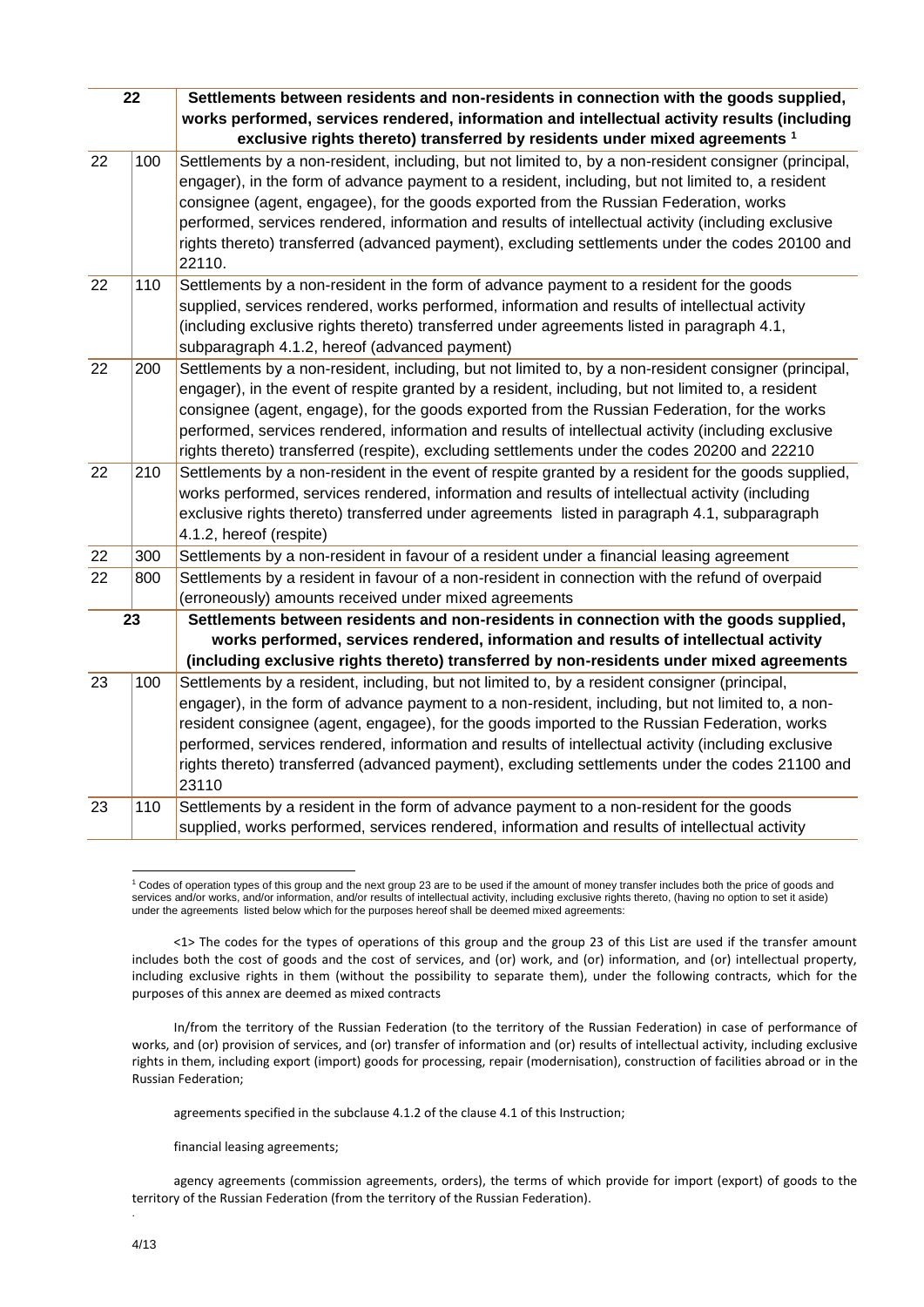|    |     | (including exclusive rights thereto) transferred under agreements listed in paragraph 4.1,                                                                                                          |
|----|-----|-----------------------------------------------------------------------------------------------------------------------------------------------------------------------------------------------------|
|    |     | subparagraph 4.1.2, hereof (advanced payment)                                                                                                                                                       |
| 23 | 200 | Settlements by a resident, including, but not limited to, by a resident consigner (principal,<br>engager), in the event of respite granted by a non-resident, including, but not limited to, a non- |
|    |     | resident consignee (agent, engage), for the goods imported to the Russian Federation, for the                                                                                                       |
|    |     | works performed, services rendered, information and results of intellectual activity (including                                                                                                     |
|    |     | exclusive rights thereto) transferred (respite), excluding settlements under the codes21200 and<br>23210                                                                                            |
| 23 | 210 | Settlements by a resident in the event of respite granted by a non-resident for the goods supplied,                                                                                                 |
|    |     | works performed, services rendered, information and results of intellectual activity (including                                                                                                     |
|    |     | exclusive rights thereto) transferred under agreements listed in paragraph 4.1, subparagraph<br>4.1.2, hereof (respite)                                                                             |
| 23 | 300 | Settlements by a resident in favour of a non-resident under a financial leasing agreement                                                                                                           |
| 23 | 900 | Settlements by a non-resident in favour of a resident in connection with the refund of overpaid                                                                                                     |
|    |     | (erroneously) amounts received under mixed agreements                                                                                                                                               |
|    | 30  | Settlements between residents and non-residents in connection with acquisition of real                                                                                                              |
|    |     | estate property (excluding payments for aircraft, sea vessels, inland waterways vessels                                                                                                             |
|    |     | and spacecraft)                                                                                                                                                                                     |
| 30 | 010 | Settlements by a non-resident in favour of a resident for the real estate purchased outside of the                                                                                                  |
|    |     | Russian Federation, including those related to a non-resident's participation interest in                                                                                                           |
|    |     | construction by a resident of any real estate outside of the Russian Federation                                                                                                                     |
| 30 | 020 | Settlements by a resident in favour of a non-resident for the real estate purchased outside of the                                                                                                  |
|    |     | Russian Federation, including those related to a resident' participation interest in construction by a<br>non-resident of any real estate outside of the Russian Federation                         |
| 30 | 030 | Settlements by a non-resident in favour of a resident for the real estate purchased in the Russian                                                                                                  |
|    |     | Federation, including those related to a non-resident's participation interest in construction by a                                                                                                 |
|    |     | resident of any real estate in the Russian Federation                                                                                                                                               |
| 30 | 040 | Settlements by a resident in favour of a non-resident for the real estate purchased in the Russian                                                                                                  |
|    |     | Federation, including those related to a resident's participation interest in construction by a non-                                                                                                |
|    |     | resident of any real estate in the Russian Federation                                                                                                                                               |
| 30 | 800 | Settlements by a resident in favour of a non-resident in connection with the refund of overpaid                                                                                                     |
|    |     | (erroneously) amounts received through real estate operations, including those related to                                                                                                           |
|    |     | participation interest in the real estate construction                                                                                                                                              |
| 30 | 900 | Settlements by a non-resident in favour of a resident in connection with the refund of overpaid                                                                                                     |
|    |     | (erroneously) amounts received through real estate operations, including those related to                                                                                                           |
|    |     | participation interest in the real estate construction                                                                                                                                              |
|    | 32  | Settlements between residents and non-residents under receivables assignment or debt<br>transfer agreements entered into by and between residents and non-residents                                 |
| 32 | 010 | Settlements by a non-resident in favour of a resident in respect of the receivables assigned by a                                                                                                   |
|    |     | resident to a non-resident under a receivables assignment agreement                                                                                                                                 |
| 32 | 015 | Settlements by a resident in favour of a non-resident in respect of the receivables assigned by a                                                                                                   |
|    |     | non-resident to a resident under a receivables assignment agreement                                                                                                                                 |
| 32 | 020 | Settlements by a non-resident in favour of a resident in respect of the debt transferred by a non-                                                                                                  |
|    |     | resident to a resident under a debt transfer agreement                                                                                                                                              |
| 32 | 025 | Settlements by a resident in favour of a non-resident in respect of the debt transferred by a                                                                                                       |
|    |     | resident to a non-resident under a debt transfer agreement                                                                                                                                          |
| 32 | 800 | Settlements by a resident in favour of a non-resident associated with the refund of                                                                                                                 |
|    |     | overpaid (erroneously) amounts under agreements of assignment of a claim (debt transfer)                                                                                                            |
| 32 | 900 | Settlements by a non-resident in favour of a resident associated with the refund of                                                                                                                 |
|    |     | overpaid (erroneously) amounts under agreements of assignment of a claim (debt transfer)                                                                                                            |
|    | 35  | Settlements between residents and non-residents under other operations related to foreign                                                                                                           |
|    |     | trade activities and not expressly listed in groups 10-23 hereof                                                                                                                                    |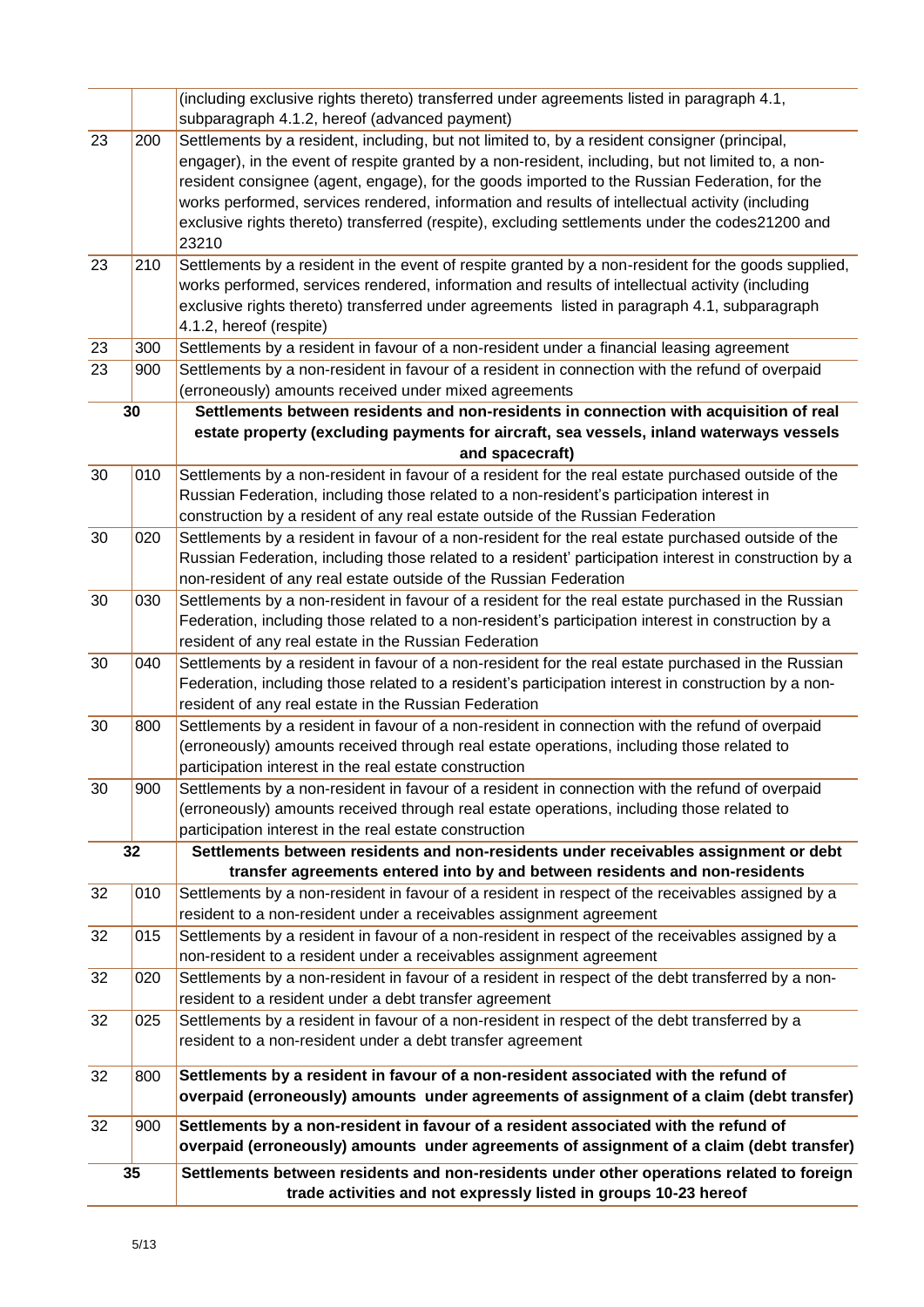| 35 | 030 | Settlements by a non-resident in favour of a resident under other operations related to foreign                                                               |
|----|-----|---------------------------------------------------------------------------------------------------------------------------------------------------------------|
|    |     | trade activities and not expressly listed in groups 10-23 hereof                                                                                              |
|    |     |                                                                                                                                                               |
| 35 | 040 | Settlements by a resident in favour of a non-resident under other operations related to foreign                                                               |
|    |     | trade activities and not expressly listed in groups 10-23 hereof                                                                                              |
|    | 40  | Settlements related to providing funds by residents other than authorized banks to non-                                                                       |
|    |     | residents under loan agreements                                                                                                                               |
| 40 | 030 | Settlements by a resident in favour of a non-resident upon providing funds under a loan                                                                       |
|    |     | agreement                                                                                                                                                     |
| 40 | 035 | Settlements of a physical person - resident in favour of a non-resident when providing funds under                                                            |
|    |     | a loan agreement                                                                                                                                              |
|    |     | (introduced by the Bank of Russia Ordinance dated 05.07.2018 No. 4855-Y)                                                                                      |
| 40 | 900 | Settlements by a non-resident in favour of a resident in connection with the refund of overpaid                                                               |
|    |     | (erroneously) amounts received upon providing funds by a resident to a non-resident under a loan                                                              |
|    |     | agreement                                                                                                                                                     |
| 40 | 905 | Settlements of a non-resident in favour of a physical person - resident, related to the return of                                                             |
|    |     | excessively (erroneously) received cash when a physical person - resident provides a loan to a                                                                |
|    |     | non-resident under a loan agreement                                                                                                                           |
|    |     | (introduced by the Bank of Russia Ordinance dated 05.07.2018 No. 4855-Y)                                                                                      |
| 41 |     | Settlements related to providing funds by non-residents to residents other than authorized                                                                    |
| 41 |     | banks under credit contracts or loan agreements<br>Settlements by a non-resident in favour of a resident upon providing funds under a credit contract         |
|    | 030 | or a loan agreement                                                                                                                                           |
| 41 | 800 | Settlements by a resident in favour of a non-resident in connection with the refund of overpaid                                                               |
|    |     | (erroneously) amounts received upon providing funds by a non-resident to a resident under a                                                                   |
|    |     | credit contract or a loan agreement                                                                                                                           |
|    | 42  | Settlements related to satisfaction by residents other than authorized banks of their                                                                         |
|    |     | payment obligations assumed under credit contracts or loan agreements                                                                                         |
| 42 | 015 | Settlements by a resident in favour of a non-resident in connection with the principal debt                                                                   |
|    |     | redemption under a credit contract or a loan agreement                                                                                                        |
| 42 | 035 | Settlements by a resident in favour of a non-resident in connection with the interest repayment                                                               |
|    |     | under a credit contract or a loan agreement                                                                                                                   |
| 42 | 050 | Other settlements by a resident in favour of a non-resident in connection with premia                                                                         |
|    |     | (commission) payments or any other payments related to a credit or loan raised                                                                                |
| 42 | 900 | Settlements by a non-resident in favour of a resident in connection with the refund of overpaid                                                               |
|    |     | (erroneously) amounts received upon repaying principal debt by a resident under a credit contract                                                             |
|    |     | or a loan agreement                                                                                                                                           |
| 42 | 950 | Settlements by a non-resident in favour of a resident in connection with the refund of overpaid                                                               |
|    |     | (erroneously) interest received under a credit contract or a loan agreement                                                                                   |
|    | 43  | Settlements related to satisfaction by non-residents of their payment obligations assumed                                                                     |
|    |     | under Ioan agreements                                                                                                                                         |
| 43 | 015 | Settlements by a non-resident in favour of a resident in connection with the principal debt                                                                   |
|    |     | redemption under a loan agreement                                                                                                                             |
| 43 | 025 | Settlements of a non-resident in favour of a physical person - resident on the repayment of                                                                   |
|    |     | principal under a loan agreement                                                                                                                              |
|    |     | (introduced by the Bank of Russia Ordinance dated 05.07.2018 No. 4855-Y)                                                                                      |
| 43 | 035 | Settlements by a non-resident in favour of a resident in connection with the interest repayment                                                               |
|    |     | under a loan agreement                                                                                                                                        |
| 43 | 045 | Settlements of a non-resident in favour of physical person - resident on interest payments under a                                                            |
|    |     | loan agreement                                                                                                                                                |
|    |     | (introduced by the Bank of Russia Ordinance dated 05.07.2018 No. 4855-Y)                                                                                      |
|    |     |                                                                                                                                                               |
| 43 | 050 | Other settlements by a non-resident in favour of a resident in connection with premia<br>(commission) payments or any other payments related to a loan raised |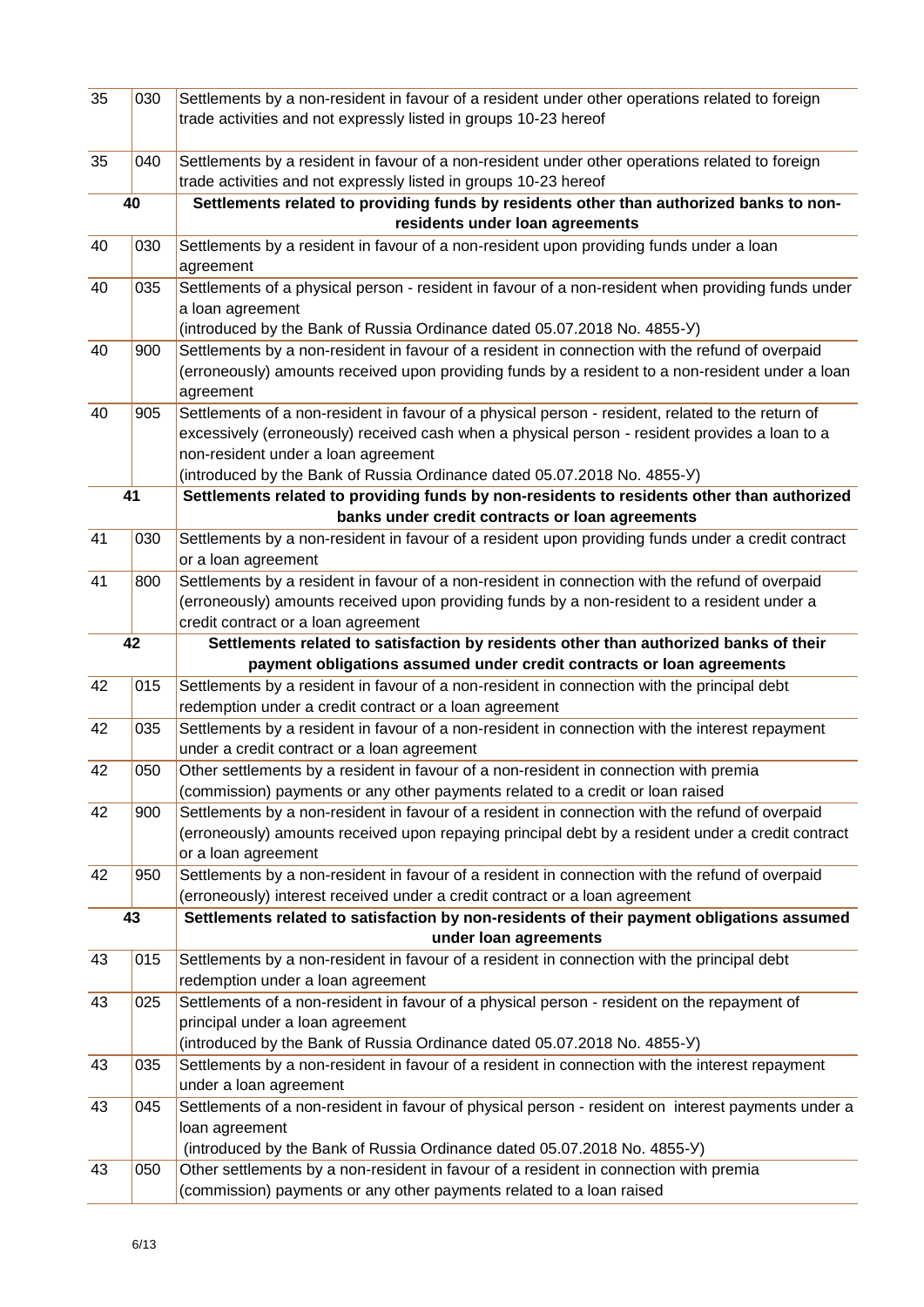| 43 | 055 | Other settlements of a non-resident in favour of a physical person - resident on payment of                                                                 |
|----|-----|-------------------------------------------------------------------------------------------------------------------------------------------------------------|
|    |     | premiums (fees) and other funds for a borrowed loan                                                                                                         |
|    |     | (introduced by the Bank of Russia Ordinance dated 05.07.2018 No. 4855-Y)                                                                                    |
| 43 | 800 | Settlements by a resident in favour of a non-resident in connection with the refund of overpaid                                                             |
|    |     | (erroneously) amounts received upon repaying principal debt by a non-resident under a loan                                                                  |
|    |     | agreement                                                                                                                                                   |
| 43 | 805 | Settlements of a physical person - resident in favour of a non-resident on return of excessively                                                            |
|    |     | (erroneously) received funds when the principal is repaid by a non-resident under a loan                                                                    |
|    |     | agreement (introduced by the Bank of Russia Ordinance dated 05.07.2018 No. 4855-Y)                                                                          |
| 43 | 850 | Settlements by a resident in favour of a non-resident in connection with the refund of overpaid                                                             |
|    |     | interest received under a loan agreement                                                                                                                    |
| 43 | 855 | Settlements of a physical person - resident in favour of a non-resident on return of excessively                                                            |
|    |     | (erroneously) received funds when repaying interest on a loan agreement                                                                                     |
|    |     | (introduced by the Bank of Russia Ordinance dated 05.07.2018 No. 4855-Y)                                                                                    |
|    | 50  | Settlements related to capital investments                                                                                                                  |
| 50 | 100 | Settlements by a resident in favour of a non-resident under operations with shares, deposits,                                                               |
|    |     | participatory interests in a company's assets (such as equity or joint-stock capital, cooperative                                                           |
|    |     | share fund) as well as under a simple partnership agreement                                                                                                 |
| 50 | 110 | Settlements by a resident in favour of a non-resident upon payment of dividends (revenues) from                                                             |
|    |     | capital investments                                                                                                                                         |
| 50 | 200 | Settlements by a non-resident in favour of a resident under operations with shares, deposits,                                                               |
|    |     | participatory interests in a company's assets (such as equity or joint-stock capital, cooperative                                                           |
|    |     | share fund) as well as under a simple partnership agreement                                                                                                 |
| 50 | 210 | Settlements by a non-resident in favour of a resident upon payment of dividends (revenues) from                                                             |
|    |     | capital investments                                                                                                                                         |
| 50 | 300 | Other settlements by a resident in favour of a non-resident for transactions involving                                                                      |
|    |     | investment in the form of capital investments, with the exception of operations under code<br>50100                                                         |
| 50 | 400 | Other settlements by a non-resident in favour of a resident for transactions involving                                                                      |
|    |     | investment in the form of capital investments, with the exception of operations under code                                                                  |
|    |     | 50200                                                                                                                                                       |
| 50 | 800 | Settlements by a resident in favour of a non-resident related to refunding to a non-resident of                                                             |
|    |     | overpaid (erroneously) amounts from transactions related to the payment by a non-resident of a                                                              |
|    |     | share, deposit, participation share in property (charter, reserve/ joint-stock capital, co-operative                                                        |
|    |     | share fund) of a legal entity, and a contribution under simple partnership contract for (capital)                                                           |
|    |     | investments, as well as during liquidation of a legal entity - resident                                                                                     |
|    |     |                                                                                                                                                             |
| 50 | 900 | Settlements by a resident in favour of a non-resident related to refunding to a resident of                                                                 |
|    |     | overpaid (erroneously) amounts from transactions related to the payment by a non-resident of a                                                              |
|    |     | share, deposit, participation share in property (charter, reserve/ joint-stock capital, co-operative                                                        |
|    |     | share fund) of a legal entity, and a contribution under simple partnership contract for (capital)                                                           |
|    |     | investments, as well as during liquidation of a legal entity - non-resident                                                                                 |
|    | 51  | Settlements related to purchasing securities (rights certified by securities) by non-                                                                       |
|    |     | residents from residents, excluding settlements under the codes of group 58 hereof                                                                          |
| 51 | 210 | Settlements by a non-resident in favour of a resident for the bonds, shares or any other mass-                                                              |
|    |     | issue securities purchased from a resident                                                                                                                  |
| 51 |     |                                                                                                                                                             |
|    |     |                                                                                                                                                             |
|    | 215 | Settlements by a non-resident in favour of a resident for the bonds, shares or any other mass-                                                              |
|    |     | issue securities purchased from a non-resident                                                                                                              |
| 51 | 230 | Settlements by a non-resident in favour of a resident in connection with purchasing participatory                                                           |
|    |     | interests in investment funds established by a resident                                                                                                     |
| 51 | 235 | Settlements by a non-resident in favour of a resident in connection with purchasing participatory                                                           |
| 51 | 250 | interests in investment funds established by a non-resident<br>Settlements by a non-resident in favour of a resident in connection with purchasing bills of |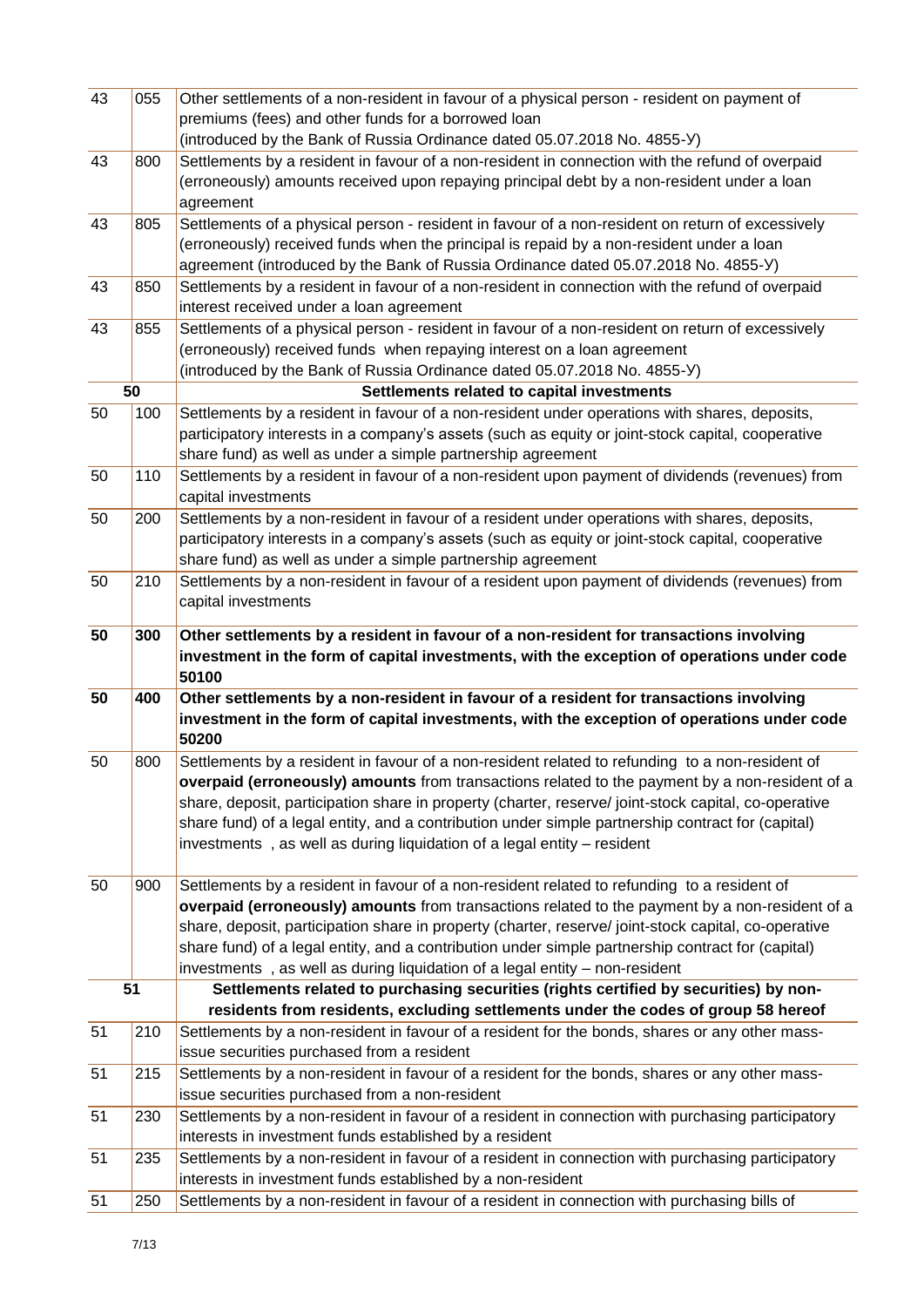|    |     | exchange or any other non-mass-issue securities issued by a resident                                                                                                             |
|----|-----|----------------------------------------------------------------------------------------------------------------------------------------------------------------------------------|
| 51 | 255 | Settlements by a non-resident in favour of a resident in connection with purchasing bills of                                                                                     |
|    |     | exchange or any other non-mass-issue securities issued by a non-resident                                                                                                         |
| 51 | 800 | Settlements by a resident in favour of a non-resident in connection with the refund of overpaid                                                                                  |
|    |     | (erroneously) amounts received under securities (rights certified by securities) operations as well                                                                              |
|    |     | as overpaid amounts received under such unsatisfied obligations                                                                                                                  |
|    | 52  | Settlements related to purchasing securities (rights certified by securities) by residents                                                                                       |
|    |     | from non-residents, excluding settlements under the codes of group 58 hereof                                                                                                     |
| 52 | 210 | Settlements by a resident in favour of a non-resident for the bonds, shares or any other mass-                                                                                   |
|    |     | issue securities purchased from a resident                                                                                                                                       |
| 52 | 215 | Settlements by a resident in favour of a non-resident for the bonds, shares or any other mass-                                                                                   |
|    |     | issue securities purchased from a non-resident                                                                                                                                   |
| 52 | 230 | Settlements by a resident in favour of a non-resident in connection with purchasing participatory                                                                                |
|    |     | interests in investment funds established by a non-resident                                                                                                                      |
| 52 | 235 | Settlements by a resident in favour of a non-resident in connection with purchasing participatory                                                                                |
|    |     | interests in investment funds established by a resident                                                                                                                          |
| 52 | 250 | Settlements by a resident in favour of a non-resident in connection with purchasing bills of                                                                                     |
|    |     | exchange or any other non-mass-issue securities issued by residents                                                                                                              |
| 52 | 255 | Settlements by a resident in favour of a non-resident in connection with purchasing bills of                                                                                     |
|    |     | exchange or any other non- mass-issue securities issued by non-residents                                                                                                         |
| 52 | 900 | Settlements by a non-resident in favour of a resident in connection with the refund of overpaid                                                                                  |
|    |     | (erroneously) amounts received under securities (rights certified by securities) operations as well                                                                              |
|    |     | as overpaid amounts received under such unsatisfied obligations                                                                                                                  |
| 55 |     | Settlements related to satisfaction by residents and non-residents of their respective<br>obligations under securities, excluding settlements under the codes of group 58 hereof |
| 55 | 210 | Settlements by a resident in favour of a non-resident upon satisfying by a resident of its                                                                                       |
|    |     | obligations arising from bonds, shares or any other mass-issue securities                                                                                                        |
| 55 | 230 | Settlements by a resident in favour of a non-resident upon paying income from investment funds                                                                                   |
|    |     | participatory shares                                                                                                                                                             |
| 55 | 250 | Settlements by a resident in favour of a non-resident upon satisfying by a resident of its                                                                                       |
|    |     | obligations arising from bills of exchange or any other non-mass-issue securities                                                                                                |
| 55 | 310 | Settlements by a non-resident in favour of a resident upon satisfying by a non-resident of its                                                                                   |
|    |     | obligations arising from bonds or any other mass-issue securities                                                                                                                |
| 55 | 330 | Settlements by a non-resident in favour of a resident upon paying income from investment funds                                                                                   |
|    |     | participatory shares                                                                                                                                                             |
| 55 | 350 | Settlements by a non-resident in favour of a resident upon satisfying by a non-resident of its                                                                                   |
|    |     | obligations arising from bills of exchange or any other non-mass-issue securities                                                                                                |
| 55 | 800 | Settlements by a resident in favour of a non-resident in connection with the refund of overpaid                                                                                  |
|    |     | (erroneously) amounts received upon satisfying obligations related to operations with securities                                                                                 |
|    |     | as well as amounts received for unsatisfied obligations                                                                                                                          |
| 55 | 900 | Settlements by a non-resident in favour of a resident in connection with the refund of overpaid                                                                                  |
|    |     | (erroneously) amounts received upon satisfying obligations related to operations with securities                                                                                 |
|    |     | as well as amounts received for unsatisfied obligations                                                                                                                          |
|    | 56  | Settlements between residents and non-residents under operations with derivative<br>transactions or any other futures contracts                                                  |
| 56 | 010 | Settlements by a non-resident in favour of a resident under operations with futures and derivative                                                                               |
|    |     | contracts (premia, margin and guarantee payments or any other funds transferred in compliance                                                                                    |
|    |     | with the terms of such contracts), excluding settlements related to supply of the underlying asset                                                                               |
| 56 | 060 | Settlements by a resident in favour of a non-resident under operations with futures and derivative                                                                               |
|    |     | contracts (premia, margin and guarantee payments or any other funds transferred in compliance                                                                                    |
|    |     | with the terms of such contracts), excluding settlements related to supply of the underlying asset                                                                               |
| 56 | 800 | Settlements by a resident in connection with the refund to a non-resident of overpaid                                                                                            |
|    |     | (erroneously) amounts or amounts for unsatisfied obligations listed in this group                                                                                                |
|    |     |                                                                                                                                                                                  |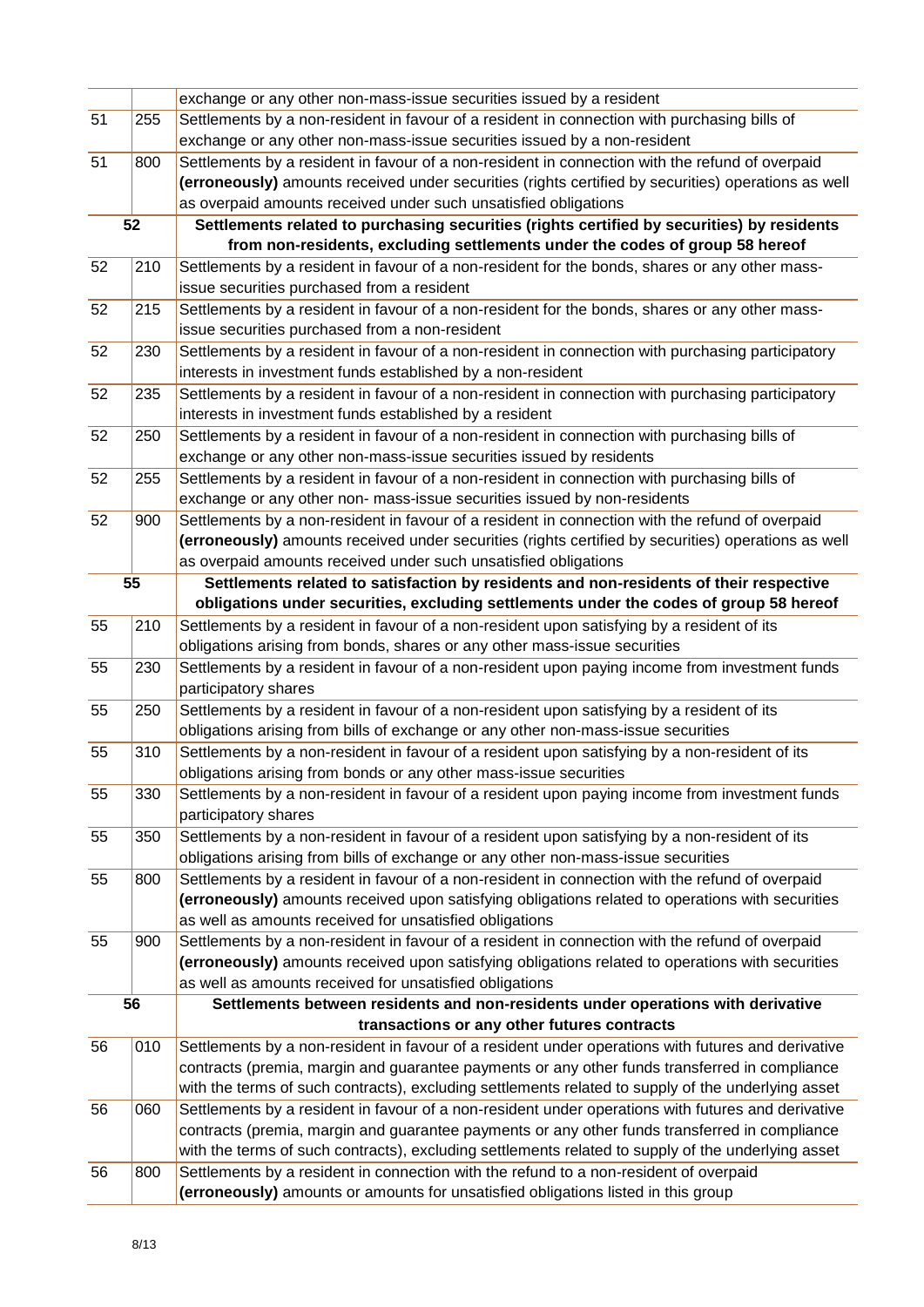| 56 | 900 | Settlements by a non-resident in connection with the refund to a resident of overpaid                                                                                                                                                 |
|----|-----|---------------------------------------------------------------------------------------------------------------------------------------------------------------------------------------------------------------------------------------|
|    |     | (erroneously) amounts or amounts for unsatisfied obligations listed in this group                                                                                                                                                     |
| 57 |     | Settlements under trust management contracts                                                                                                                                                                                          |
| 57 | 010 | Settlements by a resident trustor in favour of a resident trust manager, in foreign currency<br>, including the remuneration of the trustee                                                                                           |
| 57 | 015 | Settlements by a resident trust manager in favour of a resident trustor, in foreign currency                                                                                                                                          |
| 57 | 020 | Settlements by a non-resident trustor in favour of a resident trust manager, with the exception of                                                                                                                                    |
|    |     | payment of remuneration to a resident-trustee                                                                                                                                                                                         |
| 57 | 025 | Settlements by a resident trust manager in favour of a non-resident trustor with the exception of                                                                                                                                     |
|    |     | settlements under code 57800                                                                                                                                                                                                          |
| 57 | 030 | Settlements by a resident trustor in favour of a non-resident trust manager with the exception of<br>payment of remuneration to a non- resident-trustee                                                                               |
| 57 | 035 | Settlements by a non-resident trust manager in favour of a resident trustor with the exception of                                                                                                                                     |
|    |     | settlements under code 57900                                                                                                                                                                                                          |
| 57 | 800 | Settlements by a resident in connection with the refund to a non-resident of overpaid (erroneously)                                                                                                                                   |
|    |     | amounts under trust management contracts                                                                                                                                                                                              |
| 57 | 900 | Settlements by a non-resident in connection with the refund to a resident of overpaid (erroneously)                                                                                                                                   |
|    |     | amounts under trust management contracts                                                                                                                                                                                              |
|    | 58  | Settlements under brokerage agreements, excluding settlements under the codes of                                                                                                                                                      |
|    |     | groups 51-55 hereof                                                                                                                                                                                                                   |
| 58 | 010 | Settlements by a resident in favour of a non-resident broker under a brokerage agreement, with                                                                                                                                        |
|    |     | the exception of a fee to a non-resident broker                                                                                                                                                                                       |
| 58 | 015 | Settlements by a non-resident broker in favour of a resident under a brokerage agreement,                                                                                                                                             |
|    |     | excluding settlements under the code 58900                                                                                                                                                                                            |
| 58 | 020 | Settlements by a non-resident in favour of a resident broker under a brokerage agreement, with                                                                                                                                        |
| 58 | 025 | the exception of a fee to a resident broker<br>Settlements by a resident broker in favour of a non-resident under a brokerage agreement,                                                                                              |
|    |     | excluding settlements under the code 58800                                                                                                                                                                                            |
| 58 | 030 | Settlements between residents in foreign currency under a brokerage agreement, including                                                                                                                                              |
|    |     | payment of a fee to a broker                                                                                                                                                                                                          |
| 58 | 800 | Settlements by a resident in connection with the refund to a non-resident of overpaid (erroneously)                                                                                                                                   |
|    |     | amounts under a brokerage agreement                                                                                                                                                                                                   |
| 58 | 900 | Settlements by a non-resident in connection with the refund to a resident of overpaid (erroneously)                                                                                                                                   |
|    |     | amounts under a brokerage agreement                                                                                                                                                                                                   |
| 59 |     | Settlements under agreements on rendering of the clearing services concluded between residents<br>and non-residents                                                                                                                   |
| 59 | 010 | Settlements of a resident in favor of a non-resident clearing organization under a clearing services<br>agreement, with the exception of paying a fee to a non-resident clearing organization                                         |
| 59 | 015 | Settlements of a non-resident clearing organization in favor of a resident under a clearing services<br>agreement, except for calculations under code 59900                                                                           |
| 59 | 020 | Settlements of a non-resident in favor of a resident clearing organization under a clearing services<br>agreement, except for the payment of a fee to a resident clearing organization                                                |
| 59 | 025 | Settlements of a resident clearing organization in favor of a resident under a clearing services<br>agreement, except for calculations under code 59800                                                                               |
| 59 | 800 | Settlements of a resident related to the refund to a non-resident of an excessively (erroneously)<br>remitted monetary funds, as well as of monetary funds regarding non-performed obligations under<br>a clearing services agreement |
| 59 | 900 | Settlements of a non-resident related to the refund to a resident of an excessively (erroneously)<br>remitted monetary funds, as well as of monetary funds regarding non-performed obligations under<br>a clearing services agreement |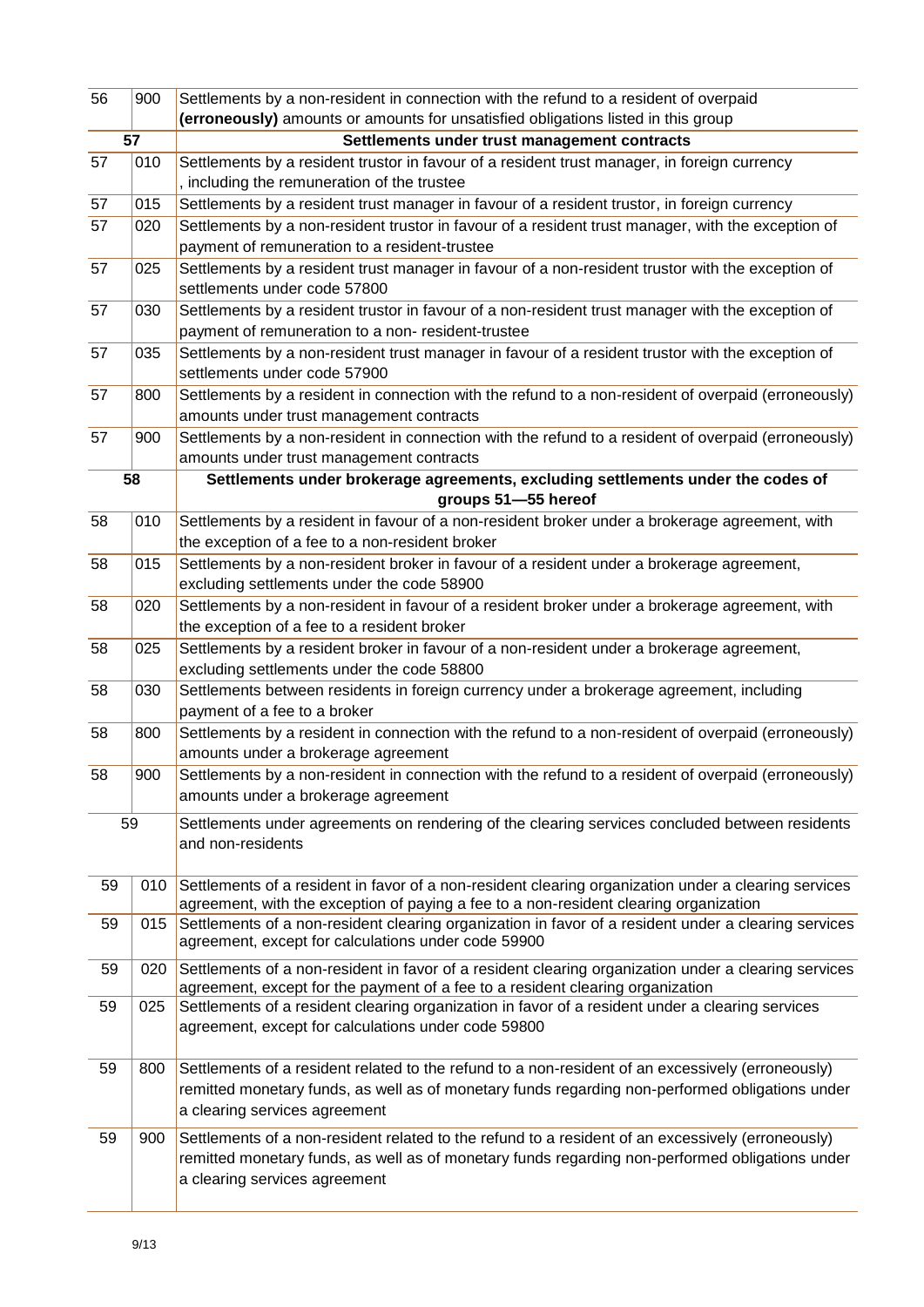| 60 |     | Transfers by non-residents, withdrawal (deposit) of the Russian currency performed on                  |
|----|-----|--------------------------------------------------------------------------------------------------------|
|    |     | non-residents' RUR accounts                                                                            |
| 60 | 070 | Transfers in the Russian currency from a non-resident's RUR bank account to another RUR bank           |
|    |     | account (deposit account) of the same non-resident opened with the same authorized bank or             |
|    |     | from a non-resident's RUR deposit account to the RUR bank account of the same non-resident             |
|    |     | opened with the same authorized bank                                                                   |
| 60 | 071 | Transfers in the Russian currency from a non-resident's RUR bank account opened with an                |
|    |     | authorized bank to a RUR bank account (deposit account) of the same non-resident opened with           |
|    |     | another authorized bank or from a non-resident's RUR deposit account to a bank account of the          |
|    |     | same non-resident opened with another authorized bank                                                  |
| 60 | 075 | Transfers in the Russian currency from a non-resident's RUR bank account opened with an                |
|    |     | authorized bank to the same non-resident's RUR bank account (deposit account) opened with a            |
|    |     | non-resident bank                                                                                      |
| 60 | 076 | Transfers in the Russian currency from a non-resident's RUR bank account (deposit account)             |
|    |     | opened with a non-resident bank to the same non-resident's RUR bank account opened with an             |
|    |     | authorized bank                                                                                        |
| 60 | 080 | Transfers in the Russian currency from a non-resident's RUR bank account to another non-               |
|    |     | resident's RUR bank account (deposit account) opened with the same authorized bank                     |
| 60 | 081 | Transfers in the Russian currency from a non-resident's RUR bank account opened with an                |
|    |     | authorized bank to another non-resident's RUR bank account (deposit account) opened with               |
|    |     | another authorized bank                                                                                |
| 60 | 085 | Transfers in the Russian currency from a non-resident's RUR bank account opened with an                |
|    |     | authorized bank to another non-resident's RUR bank account (deposit account) opened with a             |
|    |     | non-resident bank                                                                                      |
| 60 | 086 | Transfers in the Russian currency from a non-resident's RUR bank account (deposit account)             |
|    |     | opened with a non-resident bank to another non-resident's RUR bank account opened with an              |
|    |     | authorized bank                                                                                        |
| 60 | 090 | Withdrawal of cash in the Russian currency from a non-resident's RUR account opened with an            |
|    |     | authorized bank                                                                                        |
| 60 | 095 | Deposit of cash in the Russian currency to a non-resident's RUR account opened with an                 |
|    |     | authorized bank                                                                                        |
| 60 | 200 | Debit in the Russian currency using a bank card from a non-resident's RUR bank account opened          |
|    |     | with an authorized bank                                                                                |
| 61 |     | Settlements and transfers by residents, withdrawal (deposit) by residents of foreign                   |
|    |     | currency in cash                                                                                       |
| 61 | 070 | Settlements between residents in foreign currency under shipping/forwarding contracts or               |
|    |     | contracts of carriage or freight (charter) contracts upon providing by a forwarding/shipping agent,    |
|    |     | carrier or freighter/charterer provider of the services related to transportation of cargoes exported  |
|    |     | from or imported to the Russian Federation, transshipment of cargoes through the Russian               |
|    |     | Federation, as well as under insurance agreements for the cargoes as listed above                      |
| 61 | 100 | Transfers in foreign currency from a resident's foreign currency transit account to another foreign    |
|    |     | currency transit account of the same resident or a foreign currency settlement account of the          |
|    |     | same resident                                                                                          |
| 61 | 115 | Settlements in foreign currency between resident consignees (agents, engagees) and resident            |
|    |     | consigners (principals, engagers) upon providing by consignees (agents, engagees) of services          |
|    |     | related to executing agreements entered into with non-residents in respect of transfer of goods,       |
|    |     | performance of works, provision of services, transfer of information or of results of any intellectual |
|    |     | activity (including exclusive rights thereto), including operations related to refunds made to         |
|    |     | consigners (principals, engagers), excluding payments under the codes 57010, 58030 and 61162           |
|    |     |                                                                                                        |
| 61 | 130 | Transfers in foreign currency from a resident's foreign currency settlement account opened with        |
|    |     | an authorized bank to the same resident's foreign currency account opened with the same                |
|    |     | authorized bank, or from a resident's foreign currency account opened with an authorized bank to       |
|    |     | the same resident's foreign currency settlement account opened with the same authorized bank           |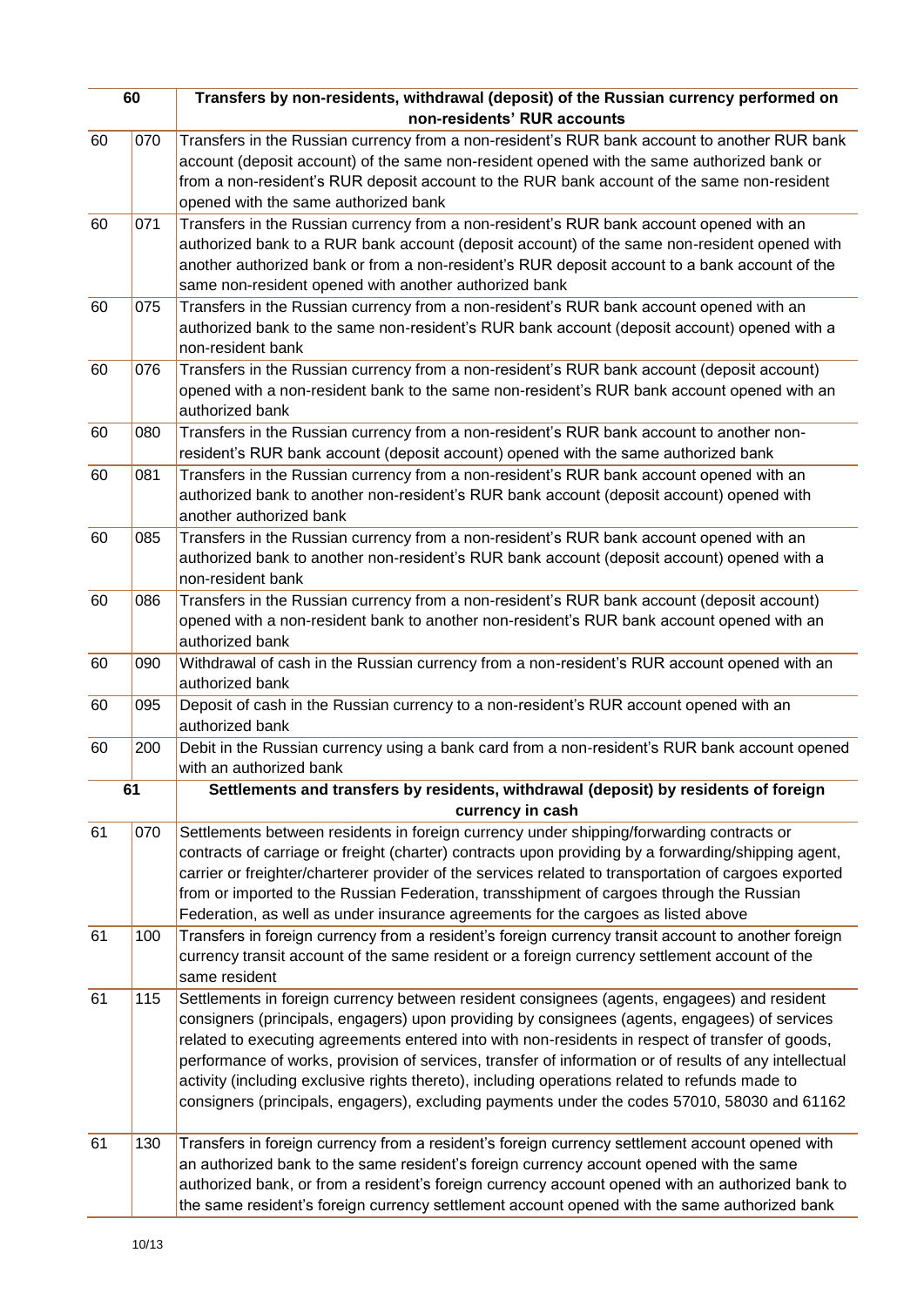| 61 | 135 | Transfers in foreign currency from a resident's foreign currency settlement account opened with<br>an authorized bank to the same resident's foreign currency account opened with another          |
|----|-----|----------------------------------------------------------------------------------------------------------------------------------------------------------------------------------------------------|
|    |     | authorized bank, or from a resident's foreign currency account opened with an authorized bank to                                                                                                   |
|    |     | the same resident's foreign currency settlement account opened with any other authorized bank                                                                                                      |
| 61 | 140 | Transfers in foreign currency or in the Russian currency from a resident's account opened with a                                                                                                   |
|    |     | non-resident bank to the same resident's account opened with an authorized bank                                                                                                                    |
| 61 | 145 | Transfers in foreign currency from a resident's account opened with a non-resident bank to                                                                                                         |
|    |     | another resident's account opened with an authorized bank                                                                                                                                          |
| 61 | 150 | Transfers in foreign currency or in the Russian currency from a resident's settlement account                                                                                                      |
|    |     | opened with an authorized bank to the same resident's account opened with a non-resident bank                                                                                                      |
| 61 | 155 | Transfers in foreign currency from a resident's settlement account opened with an authorized bank<br>to another resident's account opened with a non-resident bank                                 |
| 61 | 160 | Settlements between residents in foreign currency in connection with the deposit and return of the                                                                                                 |
|    |     | individual, collective clearing collateral in compliance with the Clearing and Clearing Activities                                                                                                 |
|    |     | Federal Act No. 7-ФЗ effective from February 7, 2011, (Collected Legislative Acts of the Russian                                                                                                   |
|    |     | Federation No.7 of 2011 - article 904; No. 48 - article 6728; No. 49 - articles 7040, 7061)                                                                                                        |
|    |     |                                                                                                                                                                                                    |
|    |     |                                                                                                                                                                                                    |
|    |     | Settlements between / among residents in foreign currency associated with the contributing and                                                                                                     |
|    |     | refunding of collective clearing security and (or) other collateral by an individual, including the                                                                                                |
|    |     | security contributed to the property pool, in accordance with Federal Law No. 7-FZ of 7 February                                                                                                   |
|    |     | 2011 "On Clearing and, clearing activities and a central counterparty "( (hereinafter - the Federal                                                                                                |
|    |     | Act" On Clearing, Clearing Activities and the Central Counterparty ")                                                                                                                              |
| 61 | 161 | Settlements between residents in foreign currency in connection with the clearing performed in                                                                                                     |
|    |     | compliance with the Clearing, Clearing Activities and the Central Counterparty Federal Act                                                                                                         |
| 61 | 162 | Settlements in foreign currency between resident consignees (agents, engagees) and resident                                                                                                        |
|    |     | consigners (principals, engagers) upon providing by consignees (agents, engages) of services                                                                                                       |
|    |     | related to entering into agreements to be executed following results of the clearing performed in                                                                                                  |
|    |     | compliance with the Clearing, Clearing Activities and the Central Counterpart Federal Act,                                                                                                         |
|    |     | including refunds made to consigners (principals, engagers)                                                                                                                                        |
| 61 | 163 | Settlements in foreign currency between residents in connection with the execution and\or                                                                                                          |
|    |     | termination of a derivative contract                                                                                                                                                               |
| 61 | 164 | Transfers in the Russian currency from a resident's account opened with a non-resident bank to                                                                                                     |
|    |     | another resident's account opened with an authorized bank                                                                                                                                          |
| 61 | 165 | Transfers in the Russian currency from a resident's account opened with an authorized bank to                                                                                                      |
|    |     | another resident's account opened with a non-resident bank                                                                                                                                         |
| 61 | 170 | Withdrawal of cash in foreign currency from a resident's foreign currency account opened with an                                                                                                   |
|    |     | authorized bank                                                                                                                                                                                    |
| 61 | 175 | Crediting of cash in foreign currency to a resident's foreign currency account opened with an                                                                                                      |
|    |     | authorized bank                                                                                                                                                                                    |
| 61 | 176 | Settlements between a financial agent (factor) - a resident and a resident in foreign currency and                                                                                                 |
|    |     | the currency of the Russian Federation within the framework of the financing agreements                                                                                                            |
|    |     | concluded between these residents for concession of a monetary claim (factoring)                                                                                                                   |
| 61 | 177 | Settlements in foreign currency between/ among residents associated with the acquisition and                                                                                                       |
|    |     | alienation of foreign exchange values acting as security for the performance of an obligation under                                                                                                |
|    |     | repurchase agreement, a contract that is a derivative financial instrument and / or a contract of a<br>different kind concluded on terms and conditions specified in the general agreement (single |
|    |     | contract), provided that one of the parties under such a contract is an authorized bank or a                                                                                                       |
|    |     | professional participant of the securities market                                                                                                                                                  |
| 61 | 180 | Other transfers of foreign currency from a resident's current account in a foreign currency opened                                                                                                 |
|    |     | with an authorised bank to another resident's account in a foreign currency opened with the same                                                                                                   |
|    |     | or another authorised bank, permitted by the Federal Law On Currency Regulation and Currency                                                                                                       |
|    |     | Control<br>(introduced by the Bank of Russia Ordinance dated 05.07.2018 No. 4855-Y                                                                                                                 |
| 61 | 200 | Settlements with the use of a bank card, with the exception of settlements under a contract,                                                                                                       |
|    |     |                                                                                                                                                                                                    |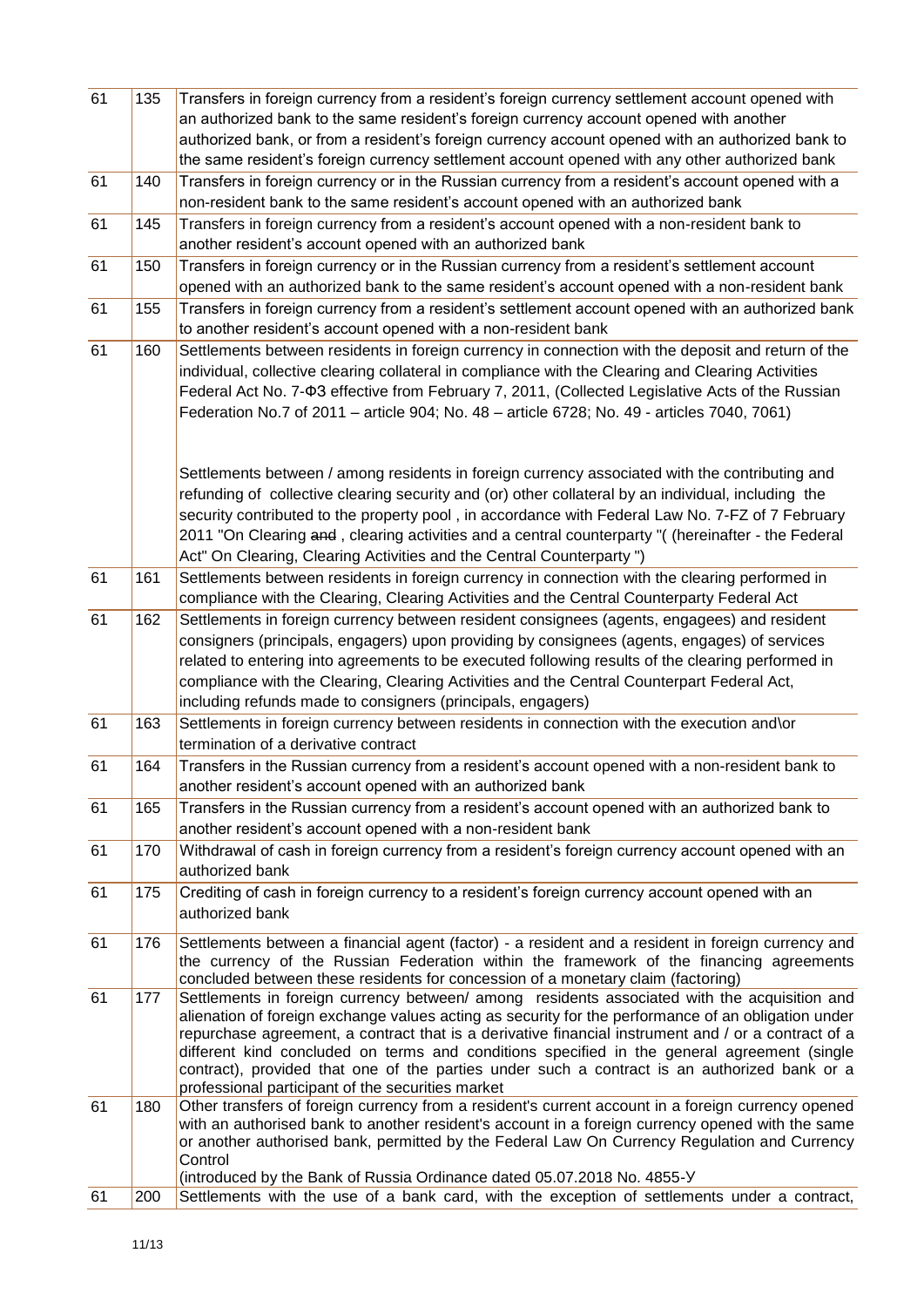|    |     | according to which a requirement to register it in accordance with Section II of this Instruction is |
|----|-----|------------------------------------------------------------------------------------------------------|
|    |     | associated with debiting a settlement account of a resident in an authorized bank in foreign         |
|    |     | currency in favor of a resident or a non-resident and /or in currency of the Russian Federation in   |
|    |     | the course of operations in favor of a non-resident                                                  |
|    | 70  | <b>Non-trading operations</b>                                                                        |
| 70 | 010 | Settlements by a non-resident in favour of a resident in connection with the payment of taxes,       |
|    |     | duties or any other charges, excluding settlements under the code 70120                              |
| 70 | 020 | Settlements by a resident in favour of a non-resident in connection with the payment of taxes,       |
|    |     | duties or any other charges, excluding settlements under the code 70125                              |
| 70 | 030 | Settlements related to the payment by a non-resident to a resident of pensions, benefits or any      |
|    |     | other welfare payments, excluding settlements under the code 70120                                   |
| 70 | 040 | Settlements related to the payment by a resident to a non-resident of pensions, benefits or any      |
|    |     | other welfare payments, excluding settlements under the code 70125                                   |
| 70 | 050 | Settlements related to the payment by a non-resident to a resident of salaries or any other types of |
|    |     |                                                                                                      |
|    |     | remuneration for work, excluding settlements under the code 70120                                    |
| 70 | 060 | Settlements related to the payment by a resident to a non-resident of salaries or any other types of |
|    |     | remuneration for work, excluding settlements under the code 70125                                    |
| 70 | 090 | Settlements related to providing gratuitous financial aid by a non-resident to a resident, excluding |
|    |     | settlements under the code 70100                                                                     |
| 70 | 095 | Settlements related to providing gratuitous financial aid by a resident to a non-resident, excluding |
|    |     | settlements under the code 70105                                                                     |
| 70 | 100 | Settlements related to making charitable donations, collecting charitable gifts, paying (obtaining)  |
|    |     | grants or any other gratuitous payments made by a non-resident to a resident                         |
| 70 | 105 | Settlements related to making charitable donations, collecting charitable gifts, paying (obtaining)  |
|    |     | grants or any other gratuitous payments made by a resident to a non-resident                         |
| 70 | 110 | Settlements by a non-resident in favour of a resident in connection with the payment of insurance    |
|    |     | benefits under an insurance or reinsurance agreement                                                 |
| 70 | 115 | Settlements by a resident in favour of a non-resident in connection with the payment of insurance    |
|    |     | benefits under an insurance or reinsurance agreement                                                 |
| 70 | 120 | Settlements by a non-resident in favour of a resident in connection with the execution of court      |
|    |     | rulings                                                                                              |
| 70 | 125 | Settlements by a resident in favour of a non-resident in connection with the execution of court      |
|    |     | rulings                                                                                              |
| 70 | 200 | Other settlements by a non-resident in favour of a resident under non-trading operations,            |
|    |     | excluding settlements under the codes 70010, 70030, 70050, 70090, 70100, 70110, 70120                |
| 70 | 205 | Other settlements by a resident in favour of a non-resident under non-trading operations,            |
|    |     | excluding settlements under the codes 70020, 70040, 70060, 70095, 70105, 70115, 70125                |
| 70 | 800 | Settlements by a resident in favour of a non-resident in connection with the refund of overpaid      |
|    |     |                                                                                                      |
|    |     | (erroneously) amounts received under non-trading operations                                          |
| 70 | 900 | Settlements by a non-resident in favour of a resident in connection with the refund of overpaid      |
|    |     | (erroneously) amounts received under non-trading operations                                          |
|    |     |                                                                                                      |
|    | 80  | Settlements between an authorized bank and a non-resident in the Russian currency and                |
|    |     | between an authorized bank and a resident in foreign currency, excluding settlements *               |
|    |     | listed in groups 01, 02, 57 and 58 hereof                                                            |
| 80 | 010 | Settlements between a non-resident and an authorized bank in the Russian currency under a            |
|    |     | credit contract                                                                                      |
| 80 | 020 | Debit in the Russian currency from a non-resident's RUB bank account due to the opening of a         |
|    |     | letter of credit                                                                                     |
| 80 | 021 | Crediting the currency of the Russian Federation to a non-resident's bank account in the currency    |
|    |     | of the Russian Federation in connection with return of an unused amount of a letter of credit at the |
|    |     | close of the letter of credit                                                                        |
|    |     | (introduced by the Bank of Russia Ordinance dated 05.07.2018 No. 4855-Y)                             |
| 80 | 050 | Settlements in the Russian currency between a non-resident and an authorized bank under any          |
|    |     |                                                                                                      |